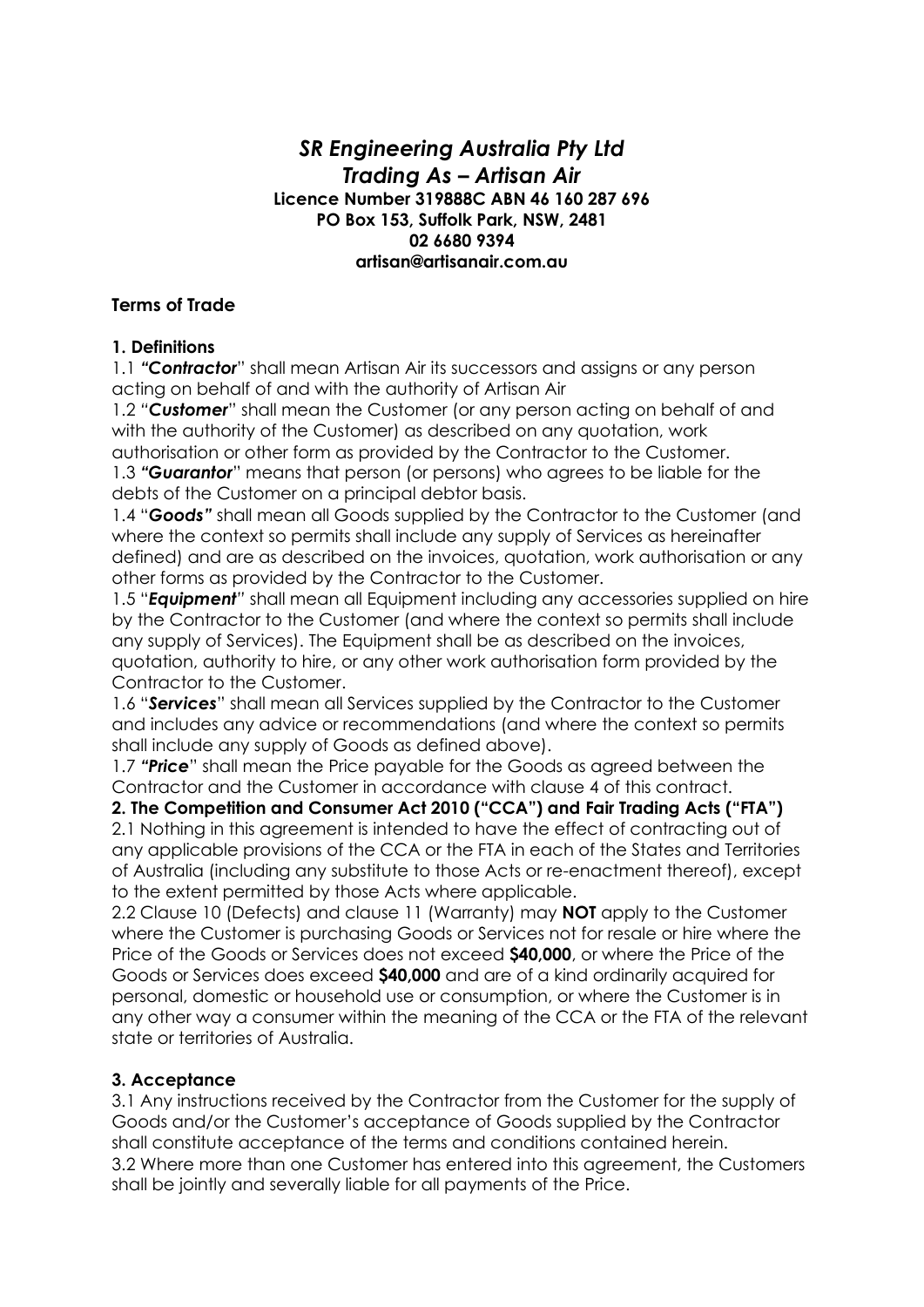3.3 The Customer will be reliable for all recovery costs if the customer is overdue with the total payment.

3.4 Upon acceptance of these terms and conditions by the Customer the terms and conditions are binding and can only be amended with the written consent of the Contractor.

3.5 The Customer shall give the Contractor not less **than fourteen (14) days** prior written notice of any proposed change of ownership of the Customer or any change in the Customer's name and/or any other change in the Customer's details (including but not limited to, changes in the Customer's address, facsimile number, or business practice). The Customer shall be liable for any loss incurred by the Contractor as a result of the Customer's failure to comply with this clause.

3.6 Goods are supplied by the Contractor only on the terms and conditions of trade herein to the exclusion of anything to the contrary in the terms of the Customer's order notwithstanding that any such order is placed on terms that purport to override these terms and conditions of trade.

3.7 The Contractor has the right to change the quotation if the Customer makes any adjustments to the job in question.

# **4. Price and Payment**

4.1 At the Contractor's sole discretion the Price shall be either:

(a) as indicated on invoices provided by the Contractor to the Customer in respect of Goods supplied; or

(b) the Contractor's quoted Price (**subject to clause 4.2**) which shall be binding upon the Contractor provided that the Customer shall accept the Contractor's quotation in writing within **thirty (30) days**.

4.2 The Contractor reserves the right to change the Price in the event of a variation to the Contractor's quotation. Any variation from the plan of scheduled works or specifications (including, but not limited to, any variation due to unforeseen circumstances such as changes on site, or as a result of increases to the Contractor in the cost of materials and labour) will be charged for on the basis of the Contractor's quotation and will be shown as variations on the invoice. Payment for all variations must be made in full at their time of completion.

4.3 At the Contractor's sole discretion a deposit may be required.

4.4 At the Contractor's sole discretion:

(a) payment shall be due on completion of the Goods; or

(b) payment for approved Customers shall be made by instalments in accordance with the Contractor's payment schedule; or

(c) payment for approved Customers shall be **due between 7 and thirty (30) days**  from date of invoice.

4.5 Time for payment for the Goods shall be of the essence and will be stated on the invoice or any other forms. If no time is stated then payment shall be **due on invoice**. 4.6 Payment will be made by cash, or by cheque, or by bank cheque, or by credit card or by direct credit, or by any other method as agreed to between the Customer and the Contractor.

4.7 GST and other taxes and duties that may be applicable shall be added to the Price except when they are expressly included in the Price.

4.8. Suspension in default of payment. Without prejudice to any other rights of the Contractor, where The Client fails to make any payments due hereunder on the due dates, the Contractor shall be entitled to suspend the works until payment is made and if default continues for a period of **seven (7) days** thereafter. The Contractor shall be entitled to determine the contract and in addition to any other rights which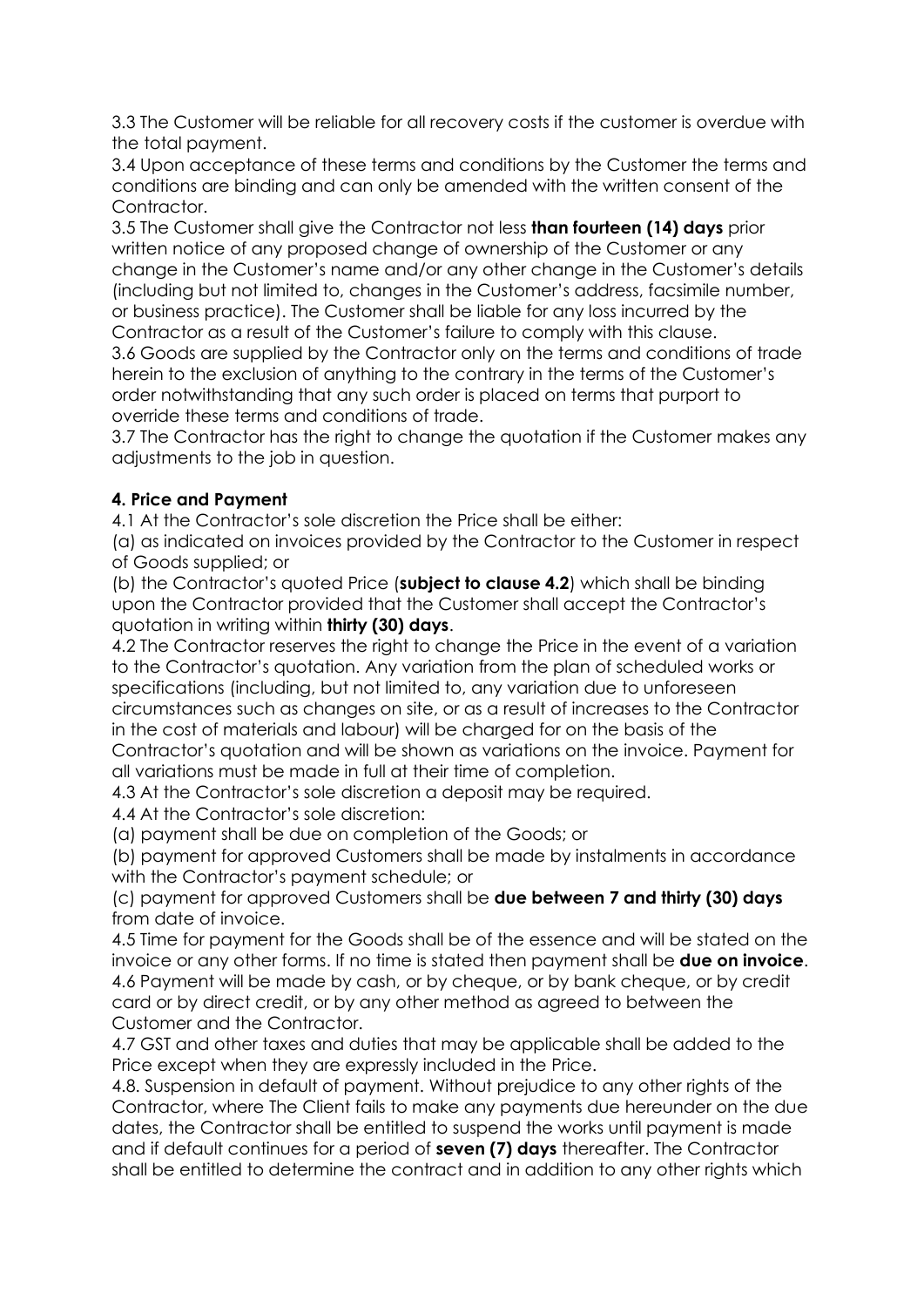may be conferred upon him at law or at equity shall be paid for work and labour done and materials supplied to the date of the suspension.

4.9. Completion and delays:

(a) the Contractor agrees to complete all works authorised in a good and workmanlike manner as soon as is reasonably practicable:

(i) whether or not a definite date for completion has been quoted shall not be responsible for any delay in completion,

(ii) or damage occasioned directly or indirectly by weather conditions, labour disputes, accidents, fire, Act of God, Civil Riots, shortages or material or difficulty of securing labour or any other cause beyond the reasonable and practicable control of The Contractor.

### **5. Delivery of Goods**

5.1 At the Contractor's sole discretion delivery of the Goods shall take place when the Customer takes possession of the Goods at the Customer's nominated address (in the event that the Goods are delivered by the Contractor or the Contractor's nominated carrier).

5.2 At the Contractor's sole discretion the costs of delivery are:

(a) included in the Price; or

(b) for the Customer's account.

5.3 The Customer shall make all arrangements necessary to take delivery of the Goods whenever they are tendered for delivery. In the event that the Customer is unable to take delivery of the Goods as arranged then the Contractor shall be entitled to charge a reasonable fee for redelivery.

5.4 The Contractor may deliver the Goods by separate instalments. Each separate instalment shall be invoiced and paid in accordance with the provisions in these terms and conditions.

5.5 The failure of the Contractor to deliver shall not entitle either party to treat this contract as repudiated.

5.6 The Contractor shall not be liable for any loss or damage whatsoever due to failure by the Contractor to deliver the Goods (or any of them) promptly or at all where due to circumstances beyond the control of the Contractor.

#### **6. Risk**

6.1 If the Contractor retains ownership of the Goods nonetheless, all risk for the Goods passes to the Customer on delivery.

6.2 If any of the Goods are damaged or destroyed following delivery but prior to ownership passing to the Customer, the Contractor is entitled to receive all insurance proceeds payable for the Goods. The production of these terms and conditions by the Contractor is sufficient evidence of the Contractor's rights to receive the insurance proceeds without the need for any person dealing with the Contractor to make further enquiries.

6.3 Where the Customer expressly requests the Contractor to leave Goods outside the Contractor's premises for collection or to deliver the Goods to an unattended location then such Goods shall be left at the Customer's sole risk and it shall be the Customer's responsibility to ensure the Goods are insured adequately or at all.

#### **7. Title**

7.1 The Contractor and the Customer agree that ownership of the Goods shall not pass until: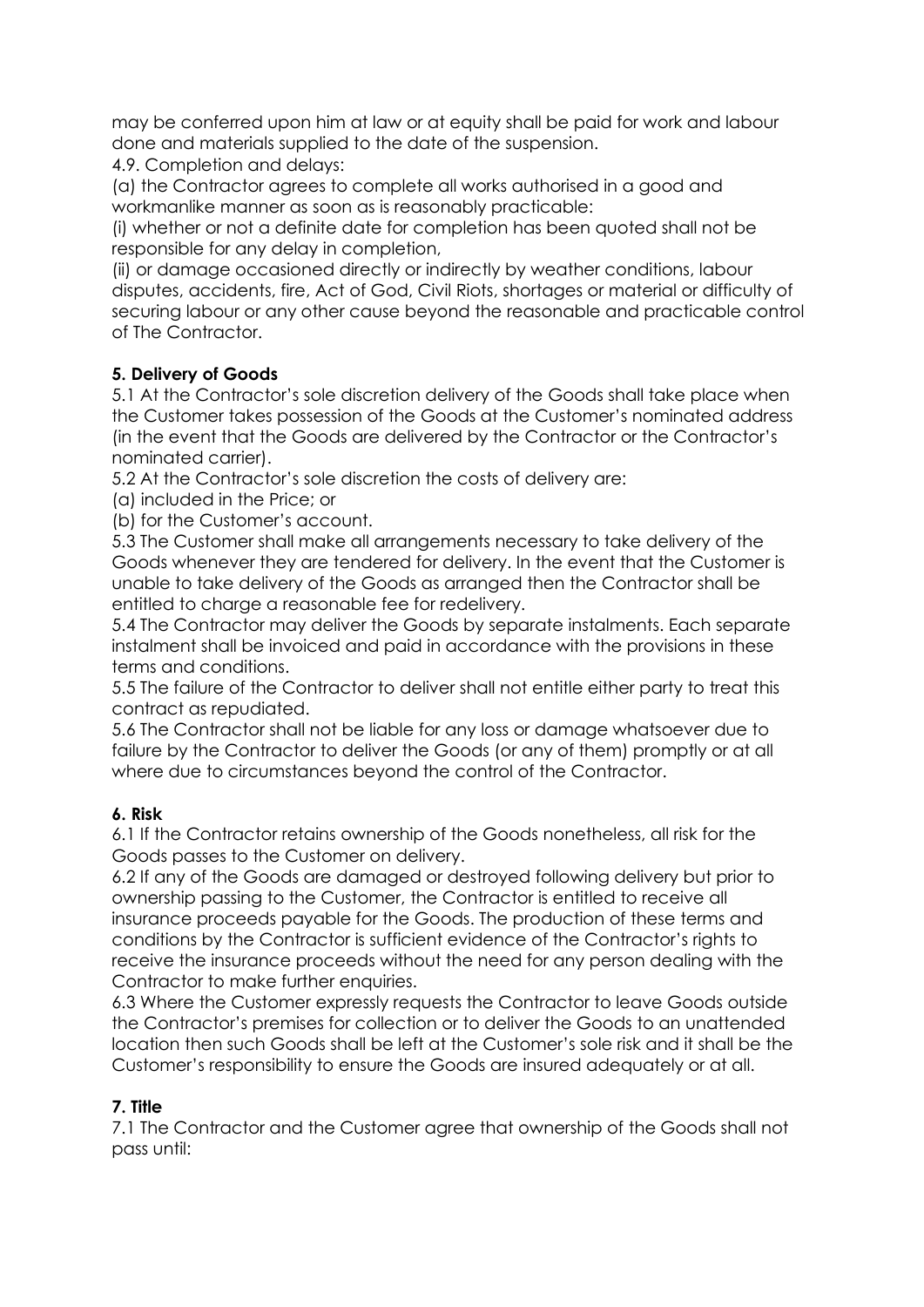(a) the Customer has paid the Contractor all amounts owing for the particular Goods; and

(b) the Customer has met all other obligations due by the Customer to the Contractor in respect of all contracts between the Contractor and the Customer. 7.2 Receipt by the Contractor of any form of payment other than cash shall not be deemed to be payment until that form of payment has been honoured, cleared or recognised and until then the Contractor's ownership or rights in respect of the Goods shall continue.

7.3 It is further agreed that:

(a) where practicable the Goods shall be kept separate and identifiable until the Contractor shall have received payment and all other obligations of the Customer are met; and

(b) until such time as ownership of the Goods shall pass from the Contractor to the Customer the Contractor may give notice in writing to the Customer to return the Goods or any of them to the Contractor. Upon such notice the rights of the Customer to obtain ownership or any other interest in the Goods shall cease; and (c) the Contractor shall have the right of stopping the Goods in transit whether or not delivery has been made; and

(d) if the Customer fails to return the Goods to the Contractor then the Contractor or the Contractor's agent may (as the invitee of the Customer) enter upon and into land and premises owned, occupied or used by the Customer, or any premises where the Goods are situated and take possession of the Goods; and

(e) the Customer is only a Bailee of the Goods and until such time as the Contractor has received payment in full for the Goods then the Customer shall hold any proceeds from the sale or disposal of the Goods, up to and including the amount the Customer owes to the Contractor for the Goods, on trust for the Contractor; and (f) the Customer shall not deal with the money of the Contractor in any way which may be adverse to the Contractor; and

(g) the Customer shall not charge the Goods in any way nor grant nor otherwise give any interest in the Goods while they remain the property of the Contractor; and (h) the Contractor can issue proceedings to recover the Price of the Goods sold notwithstanding that ownership of the Goods may not have passed to the Customer; and

(i) until such time that ownership in the Goods passes to the Customer, if the Goods are converted into other products, the parties agree that the Contractor will be the owner of the end products.

# **8. Personal Property Securities Act 2009 ("PPSA")**

8.1 In this clause:

(a) financing statement has the meaning given to it by the PPSA;

(b) financing change statement has the meaning given to it by the PPSA;

(c) security agreement means the security agreement under the PPSA created

between the Customer and the Contractor by these terms and conditions.

8.2 Upon assenting to these terms and conditions in writing the Customer acknowledges and agrees that these terms and conditions:

(a) constitute a security agreement for the purposes of the PPSA; and

(b) create a security interest in:

(i) all Goods previously supplied by the Contractor to the Customer (if any);

(ii) all Goods that will be supplied in the future by the Contractor to the Customer. 8.3 The Customer undertakes to: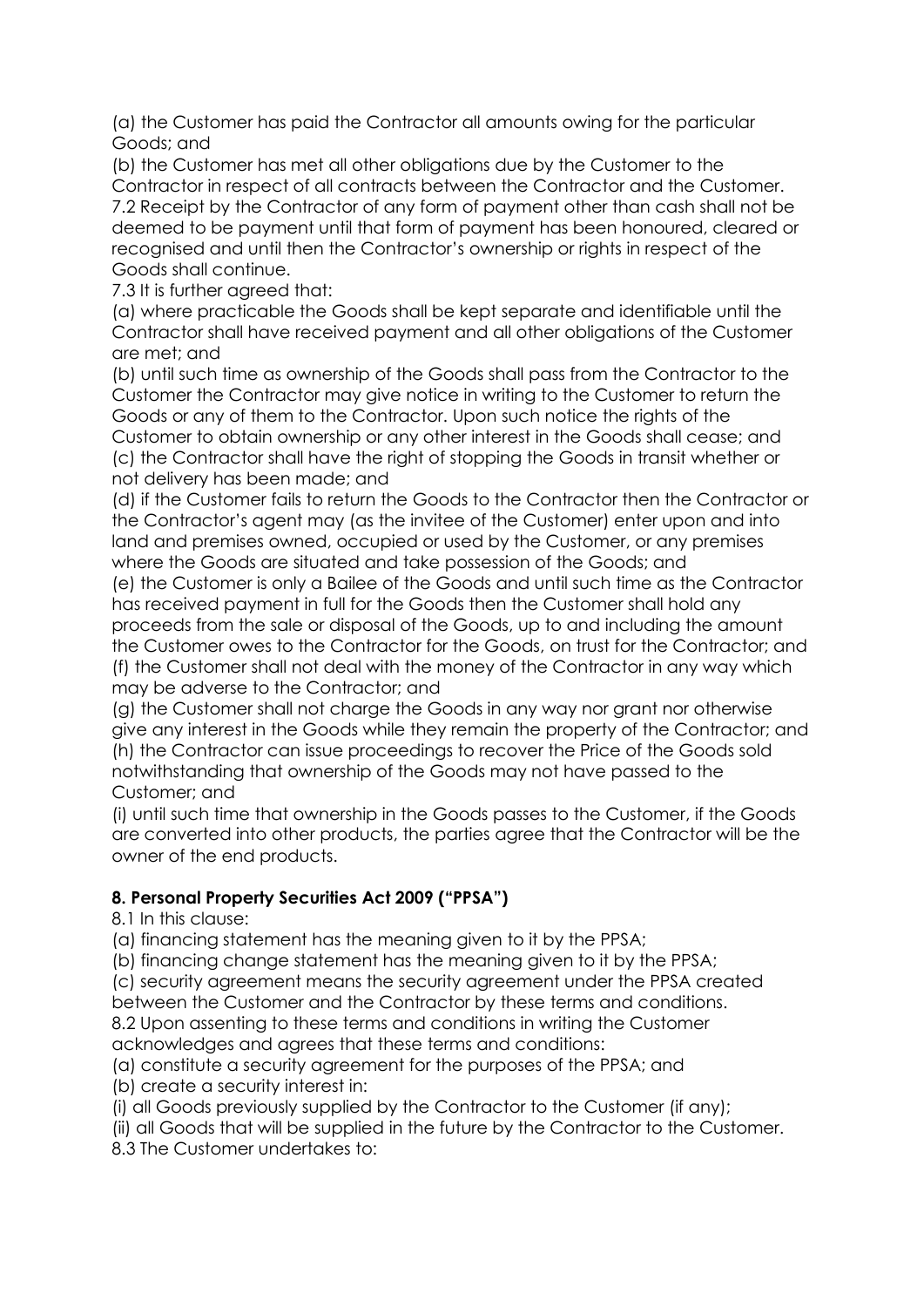(a) promptly sign any further documents and/or provide any further information (such information to be complete, accurate and up-to-date in all respects) which the Contractor may reasonably require to:

(i) register a financing statement or financing change statement in relation to a security interest on the Personal Property Securities Register;

(ii) register any other document required to be registered by the PPSA; or

(iii) correct a defect in a statement referred to in clause  $8.3(a)$  (i) or  $8.3(a)$  (ii);

(b) indemnify, and upon demand reimburse, the Contractor for all expenses incurred in registering a financing statement or financing change statement on the Personal Property Securities Register established by the PPSA or releasing any Goods charged thereby:

(c) not register a financing change statement in respect of a security interest without the prior written consent of the Contractor;

(d) not register, or permit to be registered, a financing statement or a financing change statement in relation to the Goods in favour of a third party without the prior written consent of the Contractor; and

(e) Immediately advice the Contractor of any material change in its business practices of selling the Goods which would result in a change in the nature of proceeds derived from such sales.

8.4 The Contractor and the Customer agree that sections 96, 115 and 125 of the PPSA do not apply to the security agreement created by these terms and conditions.

8.5 The Customer hereby waives its rights to receive notices under sections 95, 118, 121(4), 130, 132(3), (d) and 132(4) of the PPSA.

8.6 The Customer waives its rights as a grantor and/or a debtor under sections 142 and 143 of the PPSA.

8.7 Unless otherwise agreed to in writing by the Contractor, the Customer waives its right to receive a verification statement in accordance with section 157 of the PPSA. 8.8 The Customer shall unconditionally ratify any actions taken by the Contractor under clauses 8.3 to 8.5.

8.9 The Contractor has the right to register the Customer on the PPSA.

#### **9. Security and Charge**

9.1 Despite anything to the contrary contained herein or any other rights which the Contractor may have howsoever:

(a) where the Customer and/or the Guarantor (if any) is the owner of land, realty or any other asset capable of being charged, both the Customer and/or the Guarantor agree to mortgage and/or charge all of their joint and/or several interest in the said land, realty or any other asset to the Contractor or the Contractor's nominee to secure all amounts and other monetary obligations payable under these terms and conditions. The Customer and/or the Guarantor acknowledge and agree that the Contractor (or the Contractor's nominee) shall be entitled to lodge where appropriate a caveat, which caveat shall be withdrawn once all payments and other monetary obligations payable hereunder have been met.

(b) should the Contractor elect to proceed in any manner in accordance with this clause and/or its sub-clauses, the Customer and/or Guarantor shall indemnify the Contractor from and against all the Contractor's costs and disbursements including legal costs on a solicitor and own client basis.

(c) the Customer and/or the Guarantor (if any) agree to irrevocably nominate constitute and appoint the Contractor or the Contractor's nominee as the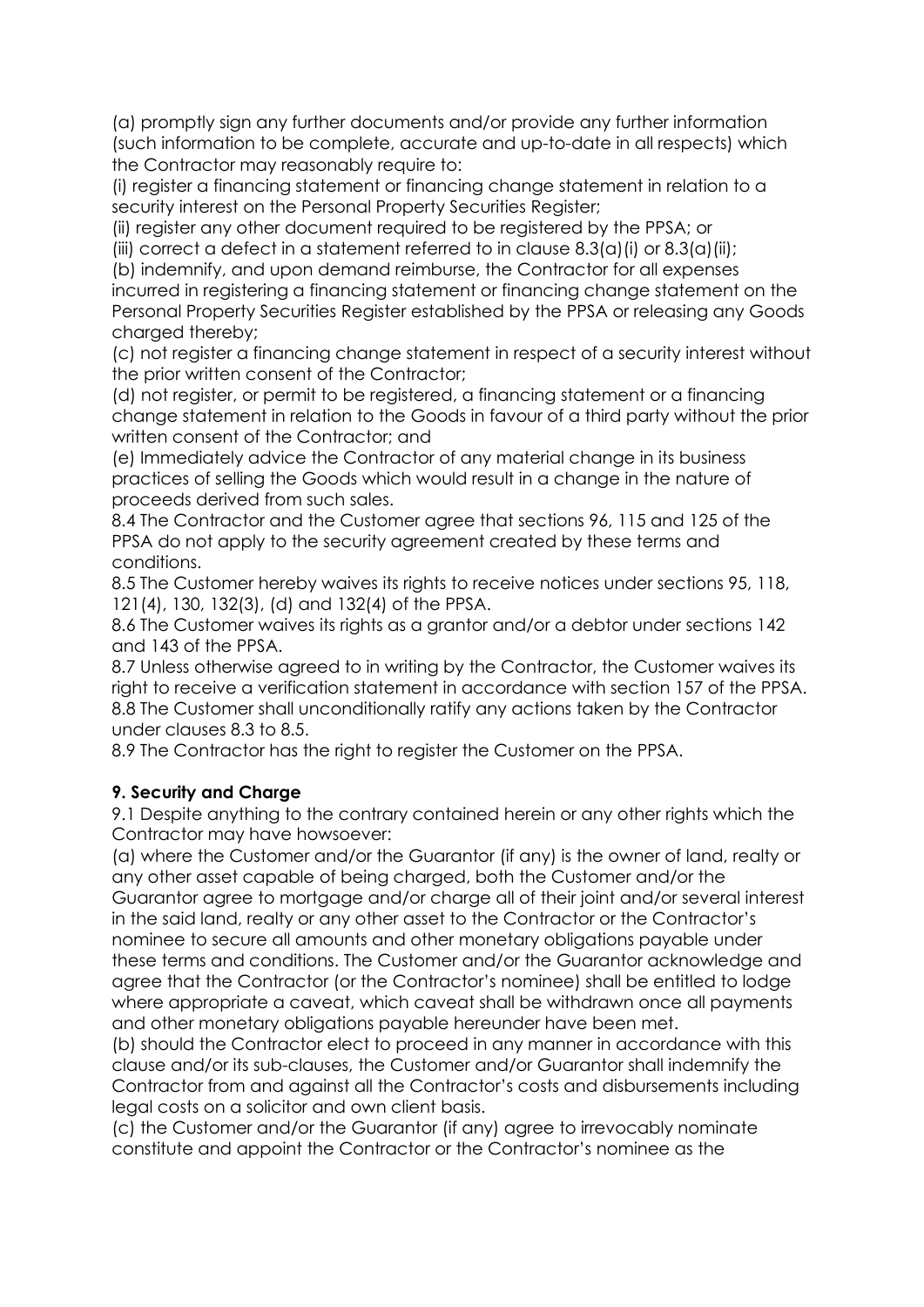Customer's and/or Guarantor's true and lawful attorney to perform all necessary acts to give effect to the provisions of this clause 9.1.

### **10. Defects**

10.1 The Customer shall inspect the Goods on delivery and shall within **three (3) days**  of delivery (time being of the essence) notify the Contractor of any alleged defect, shortage in quantity, damage or failure to comply with the description or quote. (a)The Customer shall afford the Contractor an opportunity to inspect the Goods within a reasonable time following delivery if the Customer believes the Goods are defective in any way. If the Customer shall fail to comply with these provisions the Goods shall be presumed to be free from any defect or damage.

(b)For defective Goods, which the Contractor has agreed in writing that the Customer is entitled to reject, the Contractor's liability is limited to either (at the Contractor's discretion) replacing the Goods or repairing the Goods except where the Customer has acquired Goods as a consumer within the meaning of the **Competition and Consumer Act 2010** (CWlth) or the Fair Trading Acts of the relevant state or territories of Australia, is therefore also entitled to, at the consumer's discretion either a refund of the purchase price of the Goods, or repair of the Goods, or replacement of the Goods.

10.2 Goods will not be accepted for return other than in accordance with 10.1 above.

#### **11. Warranty**

11.1 To the extent permitted by statute, no warranty is given by the Contractor as to the quality or suitability of the Goods for any purpose and any implied warranty, is expressly excluded. The Contractor shall not be responsible for any loss or damage to the Goods, or caused by the Goods, or any part thereof however arising.

#### **12. Default and Consequences of Default**

12.1 An Interest rate of 21.9% on overdue invoices shall **accrue seven (7) days** from the date when payment becomes due, until the date of payment (and at the Contractor's sole discretion such interest shall compound weekly at such a rate) after as well as before any judgment.

12.2 In the event that the Customer's payment is dishonoured for any reason the Customer shall be liable for any dishonour fees incurred by the Contractor.

12.3 If the Customer defaults in payment of any invoice when due, the Customer shall indemnify the Contractor from and against all costs and disbursements incurred by the Contractor in pursuing the debt including legal costs on a solicitor and own client basis and the Contractor's collection agency costs.

12.4 Without prejudice to any other remedies the Contractor may have, if at any time the Customer is in breach of any obligation (including those relating to payment) the Contractor may suspend or terminate the supply of Goods to the Customer and any of its other obligations under the terms and conditions. The Contractor will not be liable to the Customer for any loss or damage the Customer suffers because the Contractor has exercised its rights under this clause.

12.5 If any account remains overdue **after thirty (30) days** then an amount of the greater of twenty dollars **(\$20.00) or ten percent (10%)** of the amount overdue (up to a maximum of two hundred dollars **(\$200.00**) shall be levied for administration fees which sum shall become immediately due and payable. This excludes statement on12.1.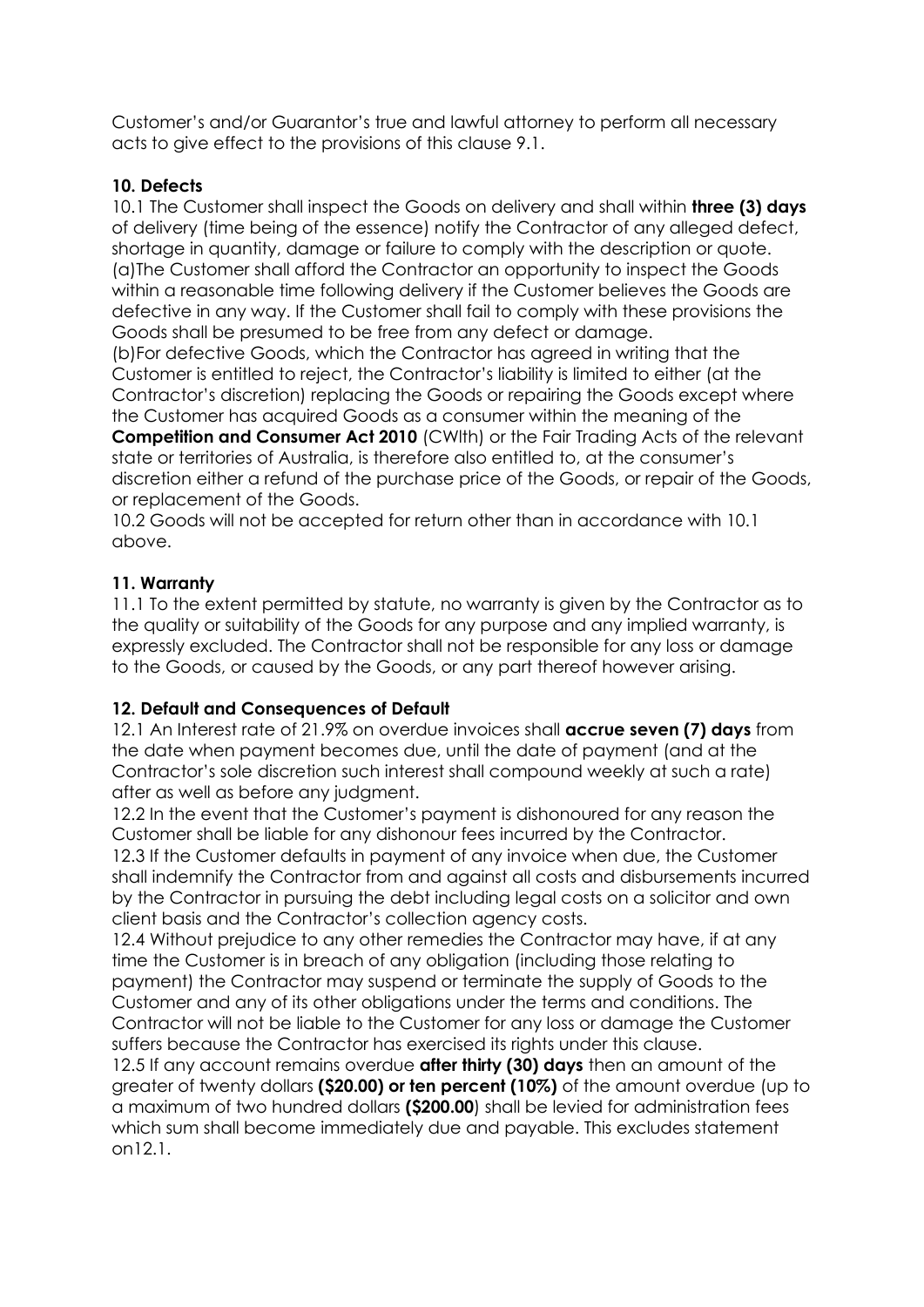12.6 Without prejudice to the Contractor's other remedies at law the Contractor shall be entitled to cancel all or any part of any order of the Customer which remains unfulfilled and all amounts owing to the Contractor shall, whether or not due for payment, become immediately payable in the event that:

(a) any money payable to the Contractor becomes overdue, or in the Contractor's opinion the Customer will be unable to meet its payments as they fall due; or (b) the Customer becomes insolvent, convenes a meeting with its creditors or proposes or enters into an arrangement with creditors, or makes an assignment for the benefit of its creditors; or

(c) a receiver, manager, liquidator (provisional or otherwise) or similar person is appointed in respect of the Customer or any asset of the Customer.

### **13. Cancellation**

13.1 The Contractor may cancel any contract to which these terms and conditions apply or cancel delivery of Goods at any time before the Goods are delivered by giving written notice to the Customer. On giving such notice the Contractor shall repay to the Customer any sums paid in respect of the Price. The Contractor shall not be liable for any loss or damage whatsoever arising from such cancellation. 13.2 In the event that the Customer cancels delivery of Goods the Customer shall be liable for any loss incurred by the Contractor (including, but not limited to, any loss of profits) up to the time of cancellation.

13.3 Cancellation of orders for Goods made to the Customer's specifications or nonstock list items will definitely not be accepted, once production has commenced.

### **14. Privacy Act 1988**

14.1 The Customer and/or the Guarantor/s (herein referred to as the Customer) agree for the Contractor to obtain from a credit reporting agency a credit report containing personal credit information about the Customer in relation to credit provided by the Contractor.

14.2 The Customer agrees that the Contractor may exchange information about the Customer with those credit providers either named as trade referees by the Customer or named in a consumer credit report issued by a credit reporting agency for the following purposes:

(a) to assess an application by the Customer; and/or

(b) to notify other credit providers of a default by the Customer; and/or

(c) to exchange information with other credit providers as to the status of this credit account, where the Customer is in default with other credit providers; and/or (d) to assess the creditworthiness of the Customer.

The Customer understands that the information exchanged can include anything about the Customer's creditworthiness, credit standing, credit history or credit capacity that credit providers are allowed to exchange under the Privacy Act 1988. 14.3 The Customer consents to the Contractor being given a consumer credit report to collect overdue payment on commercial credit (Section 18K(1)(h) Privacy Act 1988).

14.4 The Customer agrees that personal credit information provided may be used and retained by the Contractor for the following purposes (and for other purposes as shall be agreed between the Customer and Contractor or required by law from time to time):

(a) the provision of Goods; and/or

(b) the marketing of Goods by the Contractor, its agents or distributors; and/or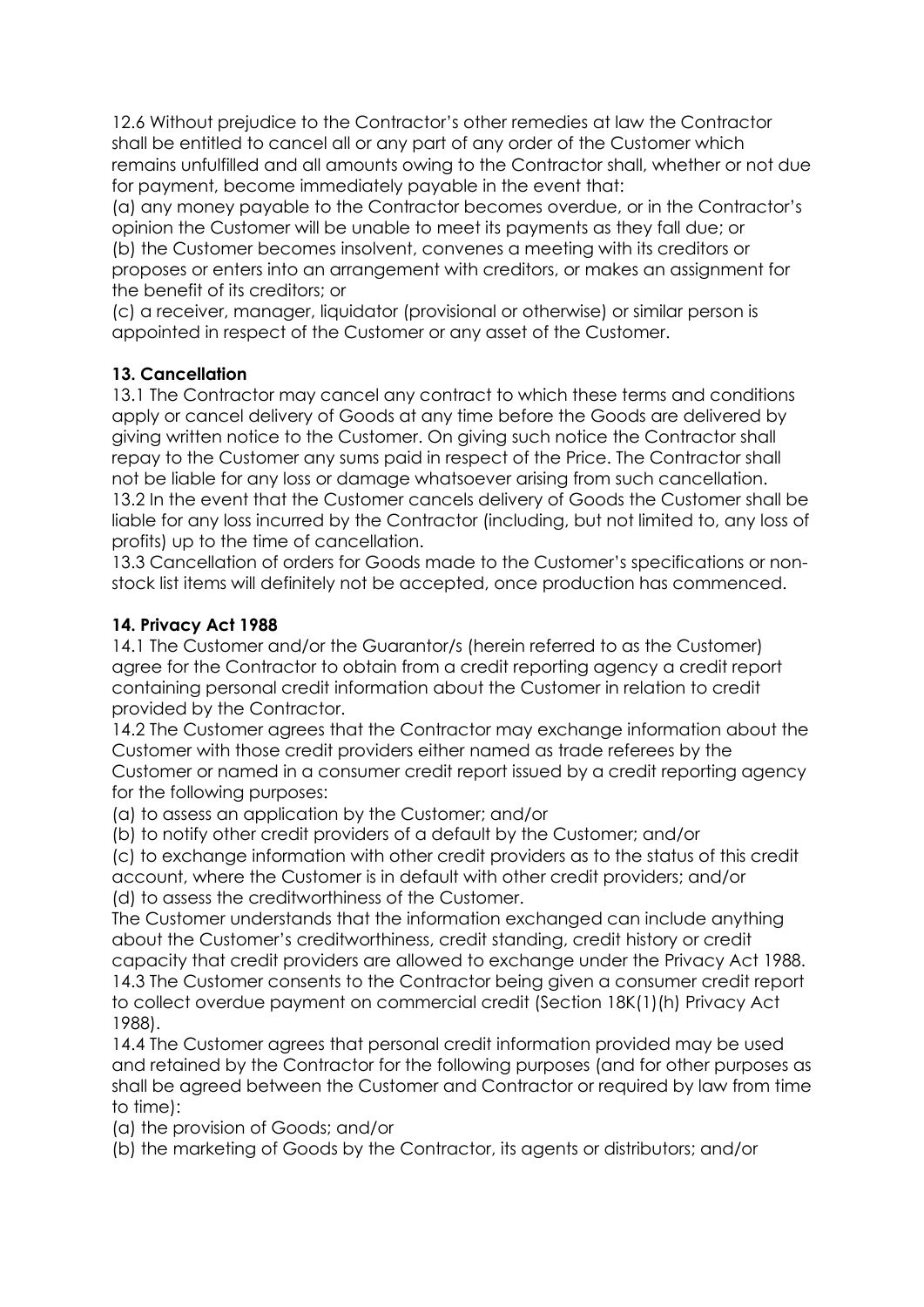(c) analysing, verifying and/or checking the Customer's credit, payment and/or status in relation to the provision of Goods; and/or

(d) processing of any payment instructions, direct debit facilities and/or credit facilities requested by the Customer; and/or

(e) enabling the daily operation of Customer's account and/or the collection of amounts outstanding in the Customer's account in relation to the Goods.

14.5 The Contractor may give information about the Customer to a credit reporting agency for the following purposes:

(a) to obtain a consumer credit report about the Customer;

(b) allow the credit reporting agency to create or maintain a credit information file containing information about the Customer.

14.6 The information given to the credit reporting agency may include:

(a) personal particulars (the Customer's name, sex, address, previous addresses, date of birth, name of employer and driver's licence number);

(b) details concerning the Customer's application for credit or commercial credit and the amount requested;

(c) advice that the Contractor is a current credit provider to the Customer;

(d) advice of any overdue accounts, loan repayments, and/or any outstanding monies owing which are overdue by more **than sixty (60) days**, and for which debt collection action has been started;

(e) that the Customer's overdue accounts, loan repayments and/or any outstanding monies are no longer overdue in respect of any default that has been listed;

(f) information that, in the opinion of the Contractor, the Customer has committed a serious credit infringement (that is, fraudulently or shown an intention not to comply with the Customer's credit obligations);

(g) advice that cheques drawn by the Customer for one hundred dollars (\$100) or more, have been dishonoured more than once;

(h) that credit provided to the Customer by the Contractor has been paid or otherwise discharged.

# **15. Construction Contracts Act 2004**

15.1 At the Contractor's sole discretion, if there are any disputes or claims for unpaid Goods and/or Services then the provisions of the Construction Contracts Act 2004 may apply.

15.2 Nothing in this agreement is intended to have the effect of contracting out of any provisions of the Construction Contracts Act 2004 of Western Australia, except to the extent permitted by the Act where applicable.

#### **16. Equipment Hire**

16.1 The Equipment shall at all times remain the property of the Contractor and is returnable on demand by the Contractor. In the event that the Equipment is not returned to the Contractor in the condition in which it was delivered the Contractor retains the right to charge the Customer the full cost of repairing the Equipment. In the event Equipment is not returned at all the Contractor shall have right to charge the Customer the full cost of replacing the Equipment.

16.2 The Customer shall;

(a) keep the Equipment in their own possession and control and shall not assign the benefit of the Equipment nor be entitled to lien over the Equipment.

(b) not alter or make any additions to the Equipment including but without limitation altering, make any additions to, defacing or erasing any identifying mark, plate or number on or in the Equipment or in any other manner interfere with the Equipment.